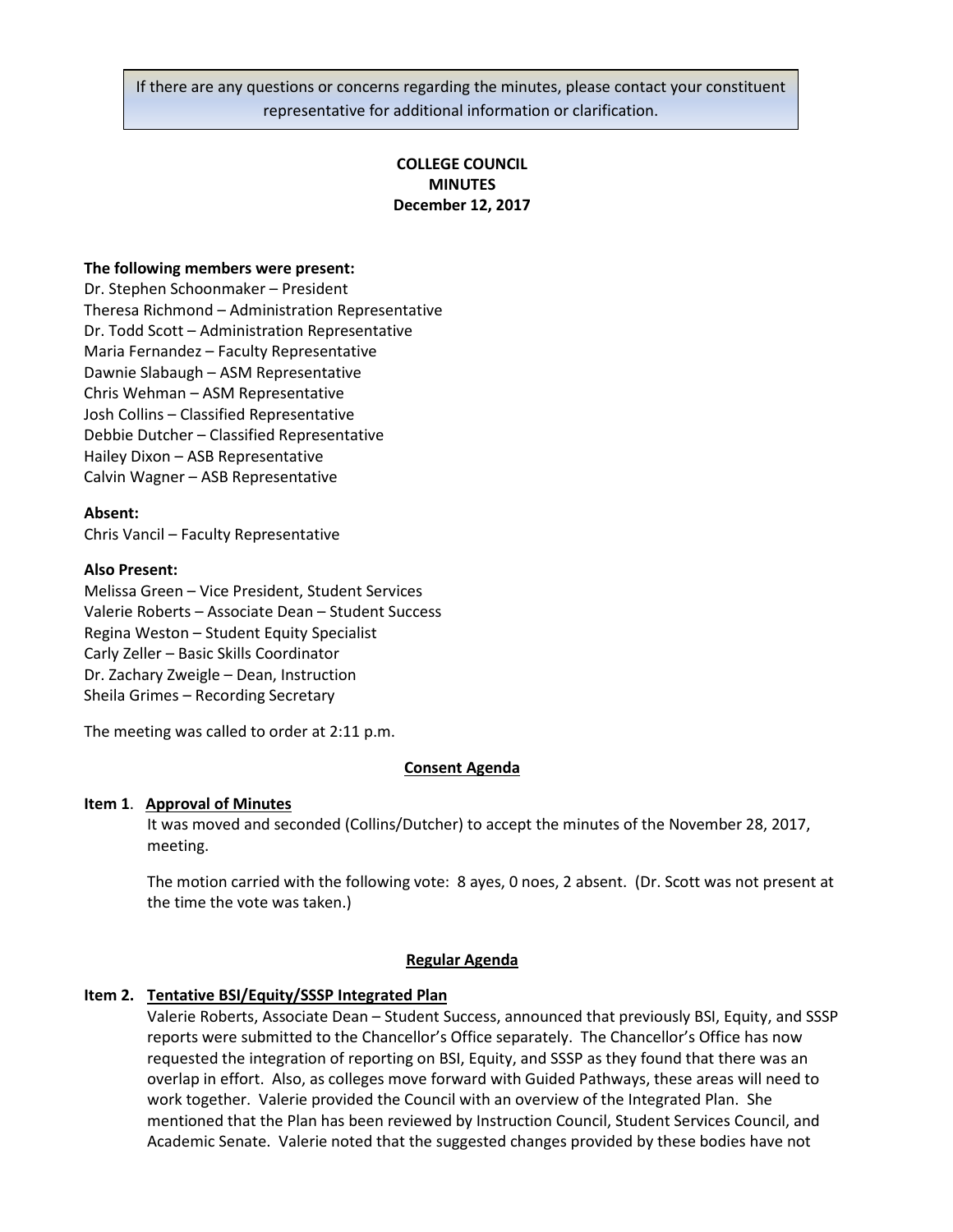*College Council Minutes – December 12, 2017 Regular Meeting Page 2 of 3*

## **Item 2. Tentative BSI/Equity/SSSP Integrated Plan (Cont'd)**

been incorporated into the document; but, as she provided an overview, she pointed out the suggested changes. On Page 6 of the Integrated Plan, it was reported that COS did not meet the following goal: Increase the number of ESL sections offered by two by the 2017-2018 academic year. Valerie noted that this report does not include FIELD as the Chancellor's Office requested that we look only at our local service area and COS did not schedule any ESL classes in Siskiyou County. Dr. Scott will work with Valerie in providing language as to why this goal was not met by explaining how we currently are assisting the non-English-speaking population in Siskiyou County as well as how we plan to meet this goal in the future.

A motion was made and seconded (Collins/Wagner) to approve the BSI/Equity/SSSP Integrated Plan with the appropriate revisions. The motion carried with the following vote: 8 ayes, 0 noes, 2 absent. (Chris Wehman was not present at the time the vote was taken.)

## **Item 3. College Council Meeting Time – Spring Semester**

It was decided that beginning in February, College Council will meet on the  $2^{nd}$  and  $4^{th}$  Wednesdays of each month from 10 a.m. 12 p.m.

## **Item 4. 2018-2019 Academic Calendar**

Dr. Scott presented a draft of the 2018-2019 Compressed Academic Calendar which was negotiated with the local California Teacher's Association (CTA). He stated that the local chapter of the California State Employees Association (CSEA) and President's Cabinet have reviewed the proposed calendar. Dr. Scott shared that the biggest change was moving one of the mandatory flex days from the beginning of the fall semester to the end of the fall semester. Also, the in-service day scheduled during spring break for professional development for those other than faculty has been removed and will be rescheduled at a future date. There was much discussion as to why April 27 was chosen as a Saturday in which classes would not be held as opposed to April 20 as this is the Saturday prior to Easter Sunday. Dr. Scott will confer with CTE faculty as to their preference. If a change is suggested, Dr. Scott will take the 2018-2019 Academic Calendar back through the governance process. Dr. Schoonmaker proposed entertaining the idea of a multi-year academic calendar for planning purposes as well as to consider observing other optional days as (i.e. Native American Day, Cesar Chavez Day, etc.).

A motion was made and seconded (Collins/Dutcher) to recommend acceptance of the 2018-2019 Academic Calendar. The motion carried with the following vote: 8 ayes, 0 noes, 2 absent. (Chris Wehman was not present at the time the vote was taken.)

#### **Item 5. Recommended Revisions of Board Policy**

A motion was made and seconded (Collins/Wagner) to recommend acceptance of Board Policy 4010.

Dr. Scott stated that Board Policy 4010 was for review only as there are no recommended revisions and/or additions.

The motion carried with the following vote: 8 ayes, 0 noes, 2 absent (Chris Wehman was not present at the time the vote was taken.)

## **Item 6. Recommended Revisions of Administrative Procedures**

A motion was made and seconded (Collins/Wagner) to recommend acceptance of Administrative Procedures 4000, 4010, and 4235.